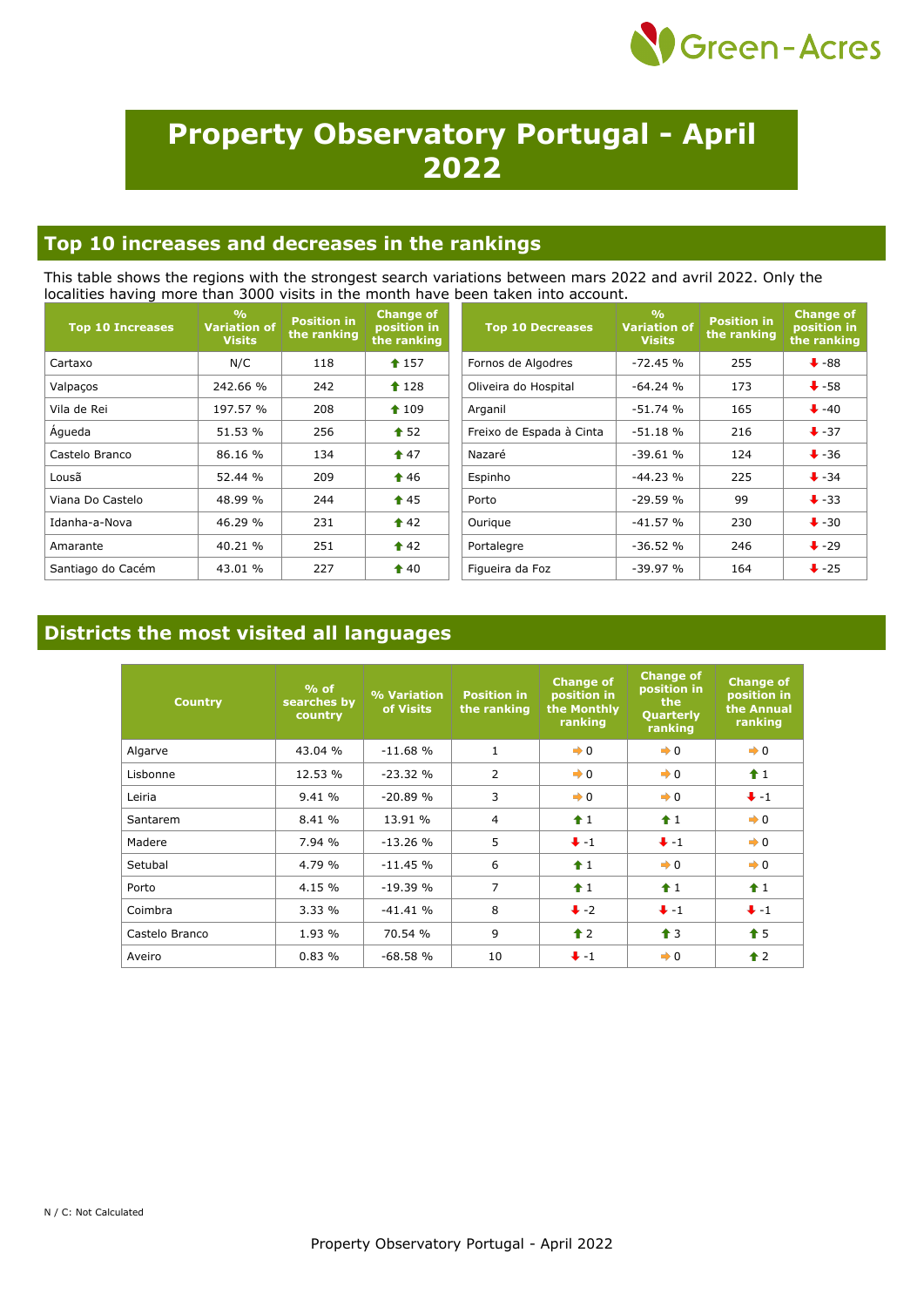

## **Council the most visited all languages**

| <b>Council</b> | $%$ of<br>searches by<br><b>Council</b> | % Variation<br>of Visits | <b>Position in</b><br>the ranking | <b>Change of</b><br>position in<br>the Monthly<br>ranking | <b>Change of</b><br>position in<br>the<br>Quarterly<br>ranking | <b>Change of</b><br>position in<br>the Annual<br>ranking |
|----------------|-----------------------------------------|--------------------------|-----------------------------------|-----------------------------------------------------------|----------------------------------------------------------------|----------------------------------------------------------|
| Loulé          | 7.08 %                                  | $-7.64%$                 | $\mathbf{1}$                      | $\rightarrow 0$                                           | $\rightarrow 0$                                                | $\hat{1}$                                                |
| Albufeira      | 5.84 %                                  | $-11.32%$                | $\overline{2}$                    | $\rightarrow 0$                                           | $\rightarrow 0$                                                | $+ -1$                                                   |
| Lisbonne       | 5.05%                                   | $-18.50%$                | 3                                 | $\rightarrow 0$                                           | $\rightarrow 0$                                                | $\rightarrow 0$                                          |
| Tavira         | 4.23 %                                  | 1.45 %                   | 4                                 | $\hat{\mathbf{r}}$ 2                                      | $\triangle$ 2                                                  | $\rightarrow 0$                                          |
| Lagos          | 4.07 %                                  | $-5.89%$                 | 5                                 | $\rightarrow 0$                                           | $+ -1$                                                         | $\rightarrow 0$                                          |
| Olhão          | 3.97%                                   | $-23.79%$                | 6                                 | $\ddot{\bullet}$ -2                                       | $+ -1$                                                         | $f$ 1                                                    |
| Portimão       | 3.33%                                   | $-7.26%$                 | 7                                 | $\hat{+}1$                                                | $\hat{+}1$                                                     | $\bigstar$ 6                                             |
| Tomar          | 3.33%                                   | 60.92 %                  | 8                                 | $\bullet$ 9                                               | $\textcolor{red}{\bigstar}$ 6                                  | $\triangle$ 10                                           |
| Faro           | 3.23%                                   | $-11.21%$                | 9                                 | $\ddot{+}$ -2                                             | $\ddot{\bullet}$ -2                                            | $\uparrow$ 3                                             |
| Funchal        | 2.89 %                                  | $-8.91%$                 | 10                                | $\hat{1}$                                                 | $\rightarrow 0$                                                | $\hat{\mathbf{f}}$ 6                                     |

# **Councils the most visited by visitor language**

**French**

| <b>Council</b> | $%$ of<br>searches by<br><b>Council</b> | % Variation<br>of Visits | <b>Position in</b><br>the ranking | <b>Change of</b><br>position in<br>the Monthly<br>ranking | <b>Change of</b><br>position in<br>the<br>Quarterly<br>ranking | <b>Change of</b><br>position in<br>the Annual<br>ranking |
|----------------|-----------------------------------------|--------------------------|-----------------------------------|-----------------------------------------------------------|----------------------------------------------------------------|----------------------------------------------------------|
| Albufeira      | 100.00 %                                | $-23.17%$                | 272                               | $\ddot{\bullet}$ -31                                      | $\textbf{102}$                                                 | $+ -45$                                                  |